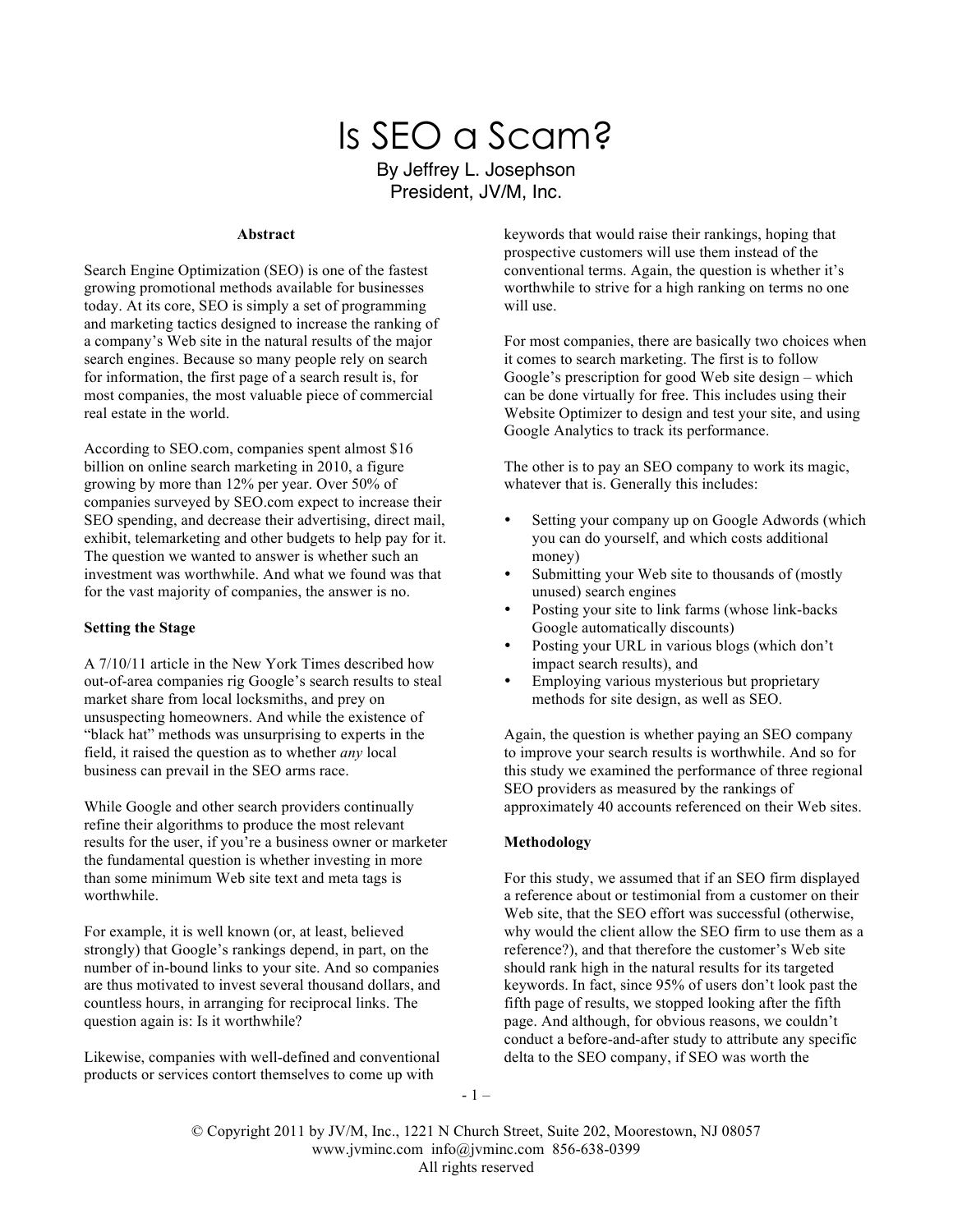investment then the results should be evident whether the SEO vendor was responsible for the high ranking or not.

To sensitize the study, though, and potentially highlight the effectiveness of SEO, we examined the rankings using just the company's keywords, and then again adding the company's city and state. This acknowledges that many companies are local; but if adding the city to the search string dramatically improves the rankings, it suggests that an incremental investment in SEO is even less worthwhile. This is because Google's standard design prescription recommends including your company's address on a Contact Us page and in your meta tags. More importantly, companies can't control whether users add the city to their search string; and so it is tantamount to expecting the user to search on your company name – using search as a White Pages rather than a Yellow Pages directory.

The reference accounts from three regional SEO firms, shown in Table 1 below, were examined for their rankings on the two most commonly used search engines, Google and Bing.

| Vendor | <b>Reference Accounts</b> |
|--------|---------------------------|
|        | 18                        |
|        |                           |
|        |                           |
| Total  |                           |

**Table 1 - Reference Accounts**

To do this, each site was first submitted for analysis using the Instant Web site report tool on the SEO.com Web site. This enabled us to identify their keywords, and acquire some basic statistics. These included the following:

- Overall score a proprietary site design measure from SEO.com, with 100 being the highest score
- PageRank a proprietary measure from Google of a site's relevance to the search terms, with 10 being the highest score
- Alexa Rank a proprietary measure of traffic and reach, with 10 being the highest score
- Inbound links a count of external links to the site

We then used the keywords on Google and Bing to see on which page in the natural search results each site appeared. The assumption was that the keywords that were highlighted by SEO.com Instant Web site report were the ones that the company intended. We also ignored keywords that were identical, or nearly so, to the company's name, as this would imply that the user already knew the company he was searching for.

### **Results**

As you can see in Figure 1, both the Google page rankings and the Bing page rankings appear to exhibit the same bi-modal distribution. Approximately 25% of the sites were able to garner a page one appearance on at least one of their search terms, while approximately 65% of the sites were unable to appear on any of the first five pages of results ("NA"). This suggests that either the SEO companies were successful approximately 25% of the time (which, in itself is a fairly low success rate), and/or something else was at work.



To try to identify causation, we first looked at the correlation between "Best Page" and other statistics that were available, shown below in Table 2.

| Metric        | Correlation |
|---------------|-------------|
| Overall Score | 58%         |
| PageRank      | $0.8\%$     |
| Alexa Score   | 39%         |
| Links         | $11\%$      |

**Table 2 – Correlation with Best Page**

As you can see, the preponderance of correlation is associated with the Overall Score of the Web site, a measure of page content. At the very least, efforts to optimize on (or even care about) Google's PageRank formula seem beyond pointless. And Links appear to have only a marginal effect, at best. The Alexa Score, which measures traffic, is obviously a lagging indicator, rather than a predictor of ranking, besides the fact that the correlation is relatively low.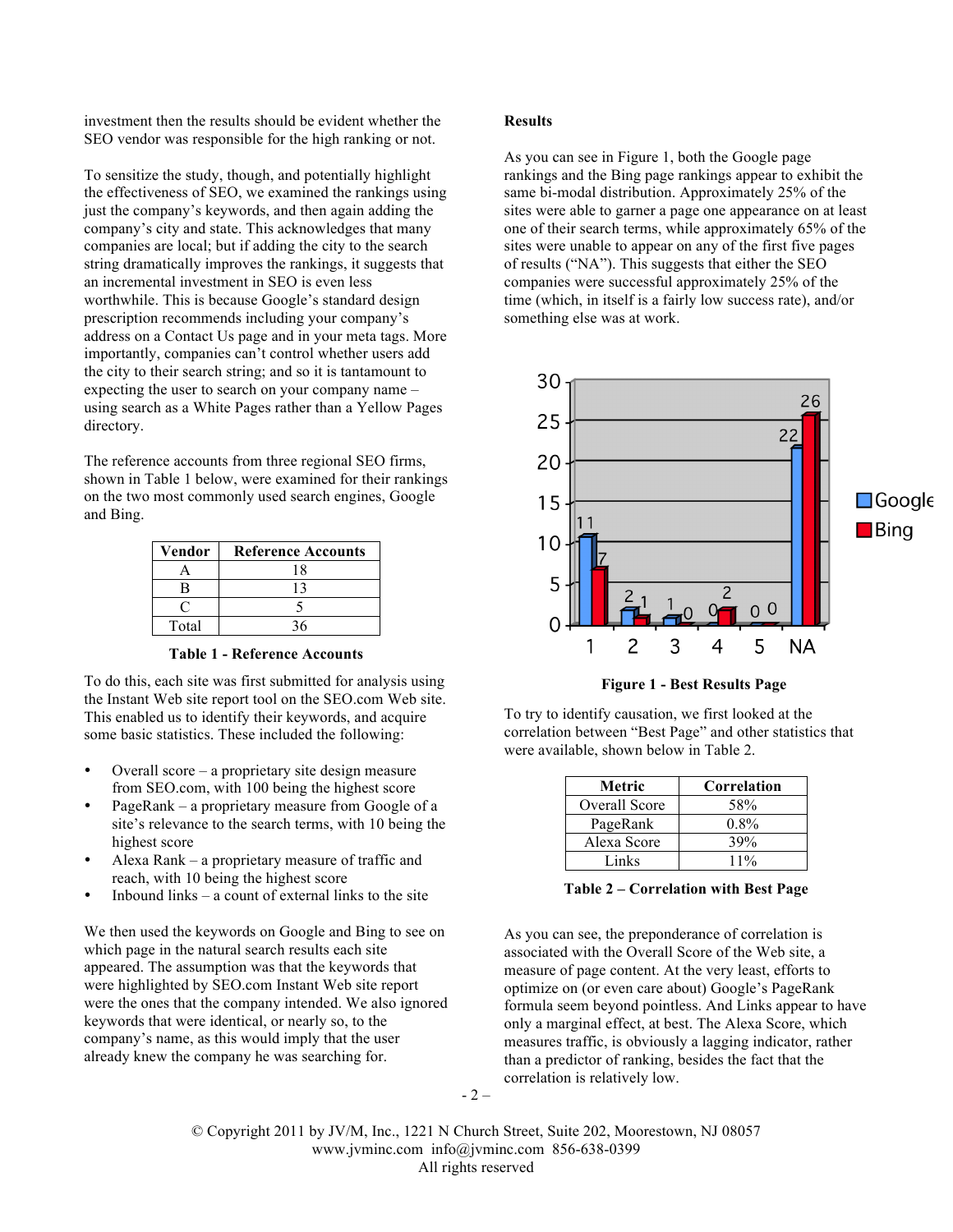So what does this limited view suggest about the impact of SEO, and the firms that promote it? On the surface, it suggests two things: First, it suggests that most of what you need to do to get a good ranking is associated with page content that can be done using Google's page site design tools, or some similar content checker.

The other thing it suggests is that what really counts is luck – specifically the degree to which you don't have competition for the search terms that your potential customers are using. This can be proven with one additional analysis. But before we look at the proof, it is helpful to examine those sites that achieved high page rankings to see if they have anything in common.

Without revealing who they are, of the 11 companies that achieved a page one appearance on Google:

- One company got high placements only because they optimized on search terms that included the company's name
- Three companies got high placements only with search terms that included the city in which the company operated
- Seven companies got high placements with realistic, generic search terms

In other words, three companies got high rankings only if you assume that the user will include the city in the search string. And one company only achieved its high ranking if you assume that the user already knew the company name. Only seven companies (out of 36, or 19%) had high rankings with searches based on generic search terms that a user would typically enter. To support that point:

- If you remove the company that got high placements with search terms that included the company's name, the correlation with Overall Score goes up only slightly to 61%
- If you remove the three companies that got high placements with search terms that included the city in which the company operated, the correlation with Overall Score barely moves (dropping to 60%)

As none of these changes has any statistical significance, it can be concluded that Overall Score is highly correlated with page ranking, and nothing else comes close. Therefore, the only factors to consider is whether people actually use the terms that apply to your business – something over which you have no control, and that they appear on your page.

This is reinforced by adding the city to the search string, which results in 19 of the 36 companies (or 53%, versus 11 without the city,) rising to the first page of results.

Interestingly, of the remaining 17 companies, 12 had no search terms at all that they were targeting. This seems startling, considering they are reference accounts for the SEO firms. That is, how is it possible for an SEO company to promote their success on behalf of a client – where the goal is for the client to achieve a high ranking in the search engines for specific search terms – and for there not to be any search terms in the site?

Evidently, not only is the impact of SEO efforts beyond page improvement questionable, but in at least one-third of the cases, no page improvement effort appears to have even been done by the SEO firm at all.

In any event, if you add city to the search string, it results in a 73% increase in the number of sites that make it to the first page. This is clearly a disturbing outcome, since the company has no control over the keywords that the user enters. It suggests that beyond a certain point, specifically optimizing your home page according to the standard site design guidelines published by Google and others, there is no meaningful (or, at least, cost-effective) way to influence your ranking.

## **Discussion**

Clearly, there are companies that are achieving high page rankings; however none of this effect can be seen in the work of the three SEO vendors examined. It appears instead to be a matter of chance as to whether the search terms on which a company wants to be found have not been appropriated by competitors. That said, the data do suggest that companies that strive to achieve a high score on one or another of the available site scoring systems can do reasonably well, assuming that there is relatively little competition for the terms.

The question of whether engaging an SEO firm to market your business, at least in the case of these three firms, would seem to be answered in the negative. What can't be answered here is the degree to which marketing efforts beyond SEO can explain any of the page rankings. But it would seem unwise to engage an SEO firm in those efforts, considering the blatant misrepresentation of their core competencies.

Equally important is the question of whether a high Google PageRank score matters. This is because if Google has provided the metric, and you're trying to achieve a high page ranking on Google, it seems logical